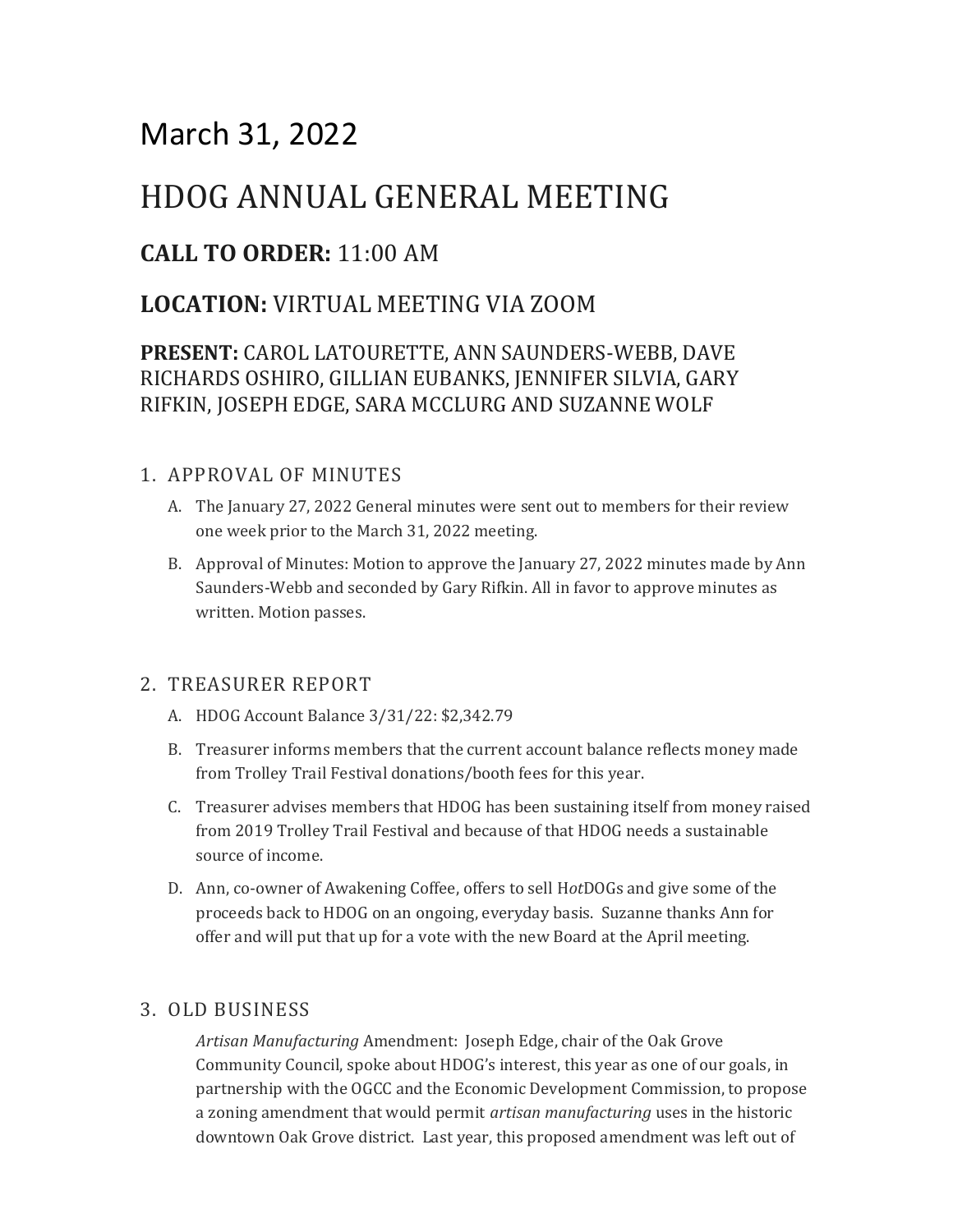the package of amendments put before the Planning Commission and the BCC. It is the belief of the Planning Division Staff that the current table of allowed land use categories covers many types of uses that may be thought of as *artisan manufacturing* and that many of these are already permitted in the C-2 zoning district. At the January meeting, members questioned why HDOG should pursue this further with the EDC given the position of the Planning Division Staff.

Joseph explained that this amendment would allow the BCC to make decisions in a timely manner. An example of a small business that wanted to open a dog care service in downtown Oak Grove was given. The owner was required to go through a review process since "dog care service" was not already permitted. Even though the planning director eventually ruled in favor of the dog care service, the landowner had moved on to the next business which was storage for ATMs.

To ensure clarity in the code, Joseph is recommending that HDOG takes the proposed amendment to the Economic Development Commission who can help move economic development forward in Clackamas County by drafting the language for a definition of artisan manufacturing and where it would be allowed.

After some discussion regarding how restrictive parking requirements are on our economic success, Joseph recommends that HDOG pairs *artisan manufacturing* amendments with *parking requirement* amendments. Suggestion: To have documentation that shows usage pattern of parking in historic downtown Oak Grove.

Suzanne will send out to the new Board via email the following motion:

HDOG Board supports President Suzanne Wolf in partnership with Joseph Edge and the Oak Grove Community Council to:

1) advocate for the Economic Development Commission to provide a definition of *Artisan Manufacturing* to the Planning and Zoning Division, along with instructions for which zoning districts that category of uses would allow, and

2) pair that effort with amendments to the restrictive parking requirements that impede our economic success.

#### 4. NEW BUSINESS

A. Trolley Trail Festival Update: The festival date is Saturday, July 16, 2022 between 11:00 AM-4:00 PM on Oak Grove Blvd. between Rupert and Cedar. Local musicians will perform, food carts, beer and wine will be behind Awakening Coffee from 11:00 AM-8:00 PM. There will be free kids' entertainment and for-profit and non-profit vendors. At this point in time, we have 10 for-profit and 8 non-profit vendors who have submitted applications. Since the organizing committee has concern about the number of vendors who have signed up at this time, a few of us called past vendors to inquire about their interest for this year. Hopefully, this will get more vendors to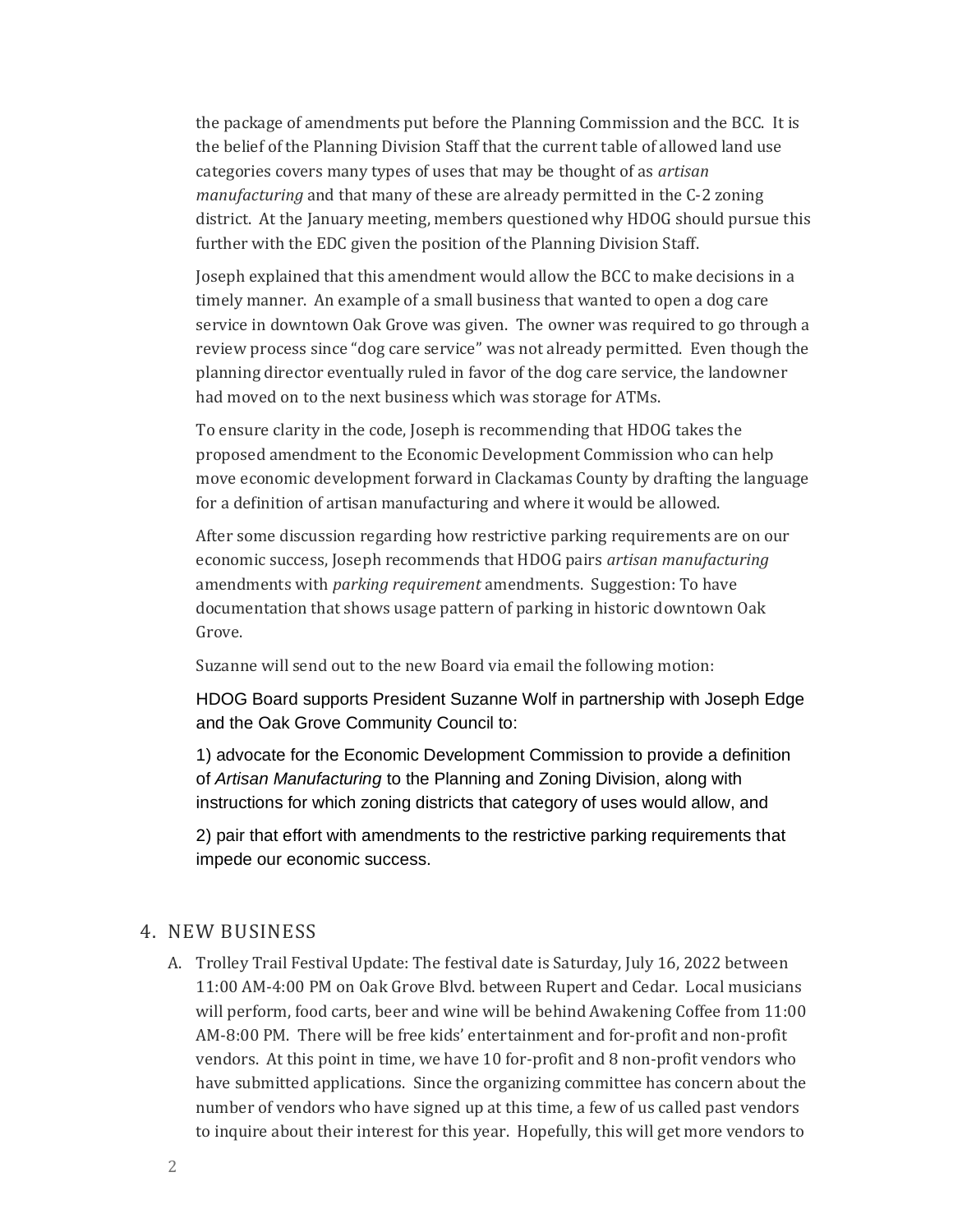sign up before the May  $16<sup>th</sup>$  deadline date. We have been fortunate to have a few sponsorships come in. The OGCC and OLWSD each donated \$500, the Milwaukie Pizza Co. donated \$100, Awakening Coffee donated \$50 worth of gift cards, ACE Hardware will be donating \$100 worth of items that can be raffled off along with the Awakening Coffee gift cards. Finally, Five Guys is donating 15% of their revenue from sales between 4:00-9:00 PM on the third Thursday of each month starting this month and continuing in April, May and June. An email and posts on social-media will be sent out one week prior to each Thursday to remind people to support the festival.

Officer Sara McClurg informs members that she will put a vote out to the Friends of the Trolley Trail to participate in the Oak Grove Trolley Trail Festival.

Suggestion: A social-media committee is formed. Ann, Dave, Gillian, Jennifer and Suzanne will meet to start Instagram and Tic Toc accounts to post ads about the festival and recruitment of new vendors. The committee will also sign up for Business Suite.

B. Thank You to Past Officers: As of March 31, 2022, Pastor Heather and Gary Rifkin have resigned from the Board. Suzanne recognized their service and dedication to HDOG and the community. Both of them started their service at the inception of HDOG in 2017. HDOG and the community have benefited from their knowledge and wisdom.

Pastor Heather brought to the table a wealth of knowledge about the Oak Grove community and how it works which had guided us with our decision making. She also has a wealth of wisdom about people and when things would get gray or muddled, it was her wisdom that would make things clear. Thank you, Pastor Heather, for your six years of service and dedication!

Gary Rifkin's wealth of knowledge was apparent when it came to keeping HDOG's finances in order and providing monthly financial reports and recommendations. Gary also brought his wisdom to the table. He is very savvy about how to sustain a business. The ideas he has shared about running a successful business will always be remembered as HDOG moves forward. Thank you, Gary, for your six years of service and dedication!

C. Election Results for New Board Members: Out of 14 eligible voters, 12 ballots were returned.

| President: Suzanne Wolf                                               | Director-At-Large: Kathy Witkowski      |
|-----------------------------------------------------------------------|-----------------------------------------|
| Vice President: Ann Saunders-Webb Director-At-Large: Carol LaTourette |                                         |
| Treasurer: Gillian Eubanks                                            | Director-At-Large: Dave Richards Oshiro |
| Secretary: Suzanne Wolf                                               | Director-At-Large: Jennifer Silvia      |